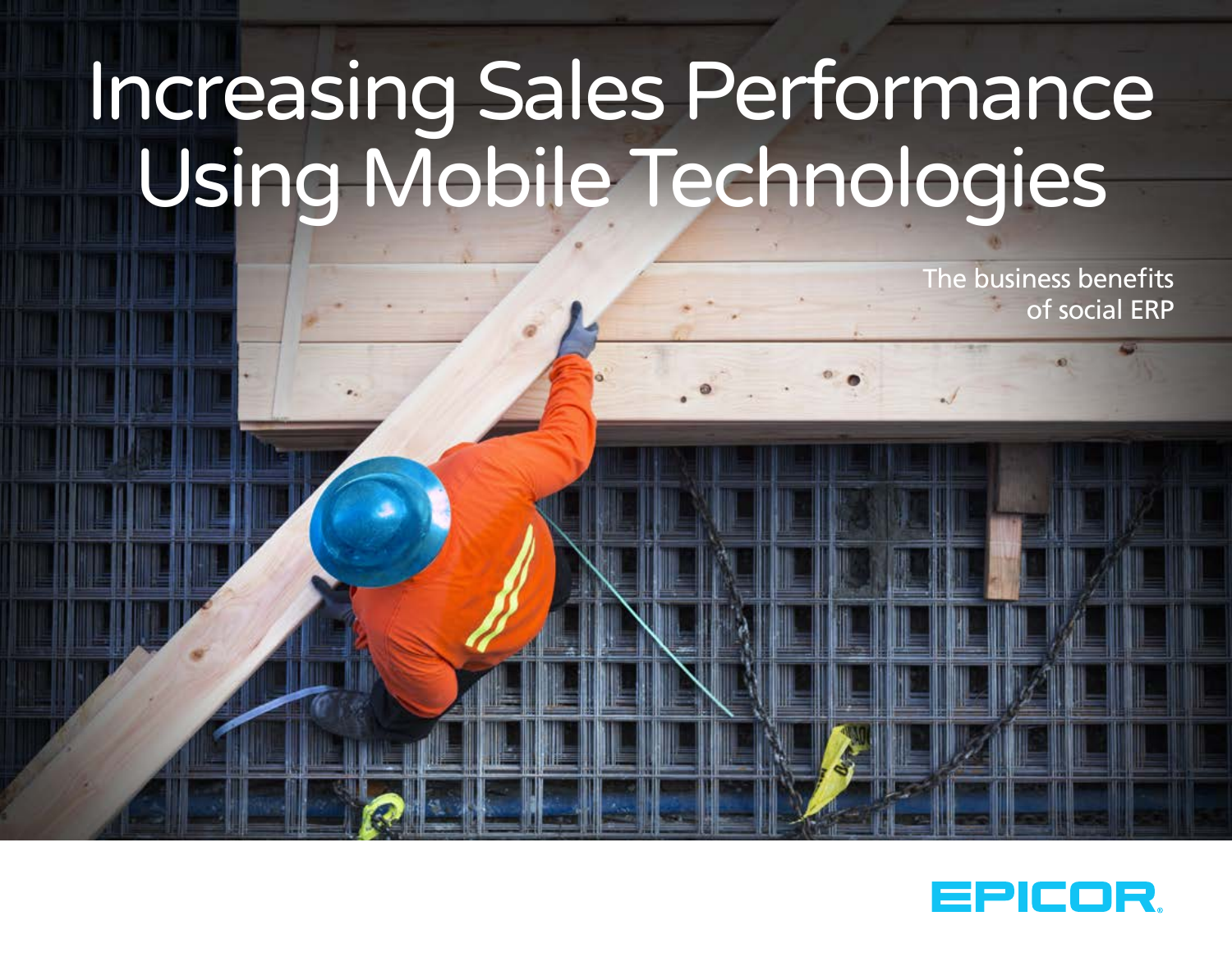# What's inside…

| Mobile sales technologies can turn go-betweens into top sales people3          |
|--------------------------------------------------------------------------------|
|                                                                                |
| Connect and prompt sales people to win more orders5                            |
|                                                                                |
|                                                                                |
| Gain corporate insight and ancillary efficiencies with mobile sales software 8 |
| Set up mobile sales technology rooted in sound business information 9          |
| Gain competitive advantage and differentiation10                               |



#### Win More Orders

Yankee Group reports 26% increased win rate using mobile enterprise technology. 1

<sup>1</sup> Yankee Group, Anywhere Enterprise: 2010 U.S. Enterprise *Mobility/Empowered Employee Survey.*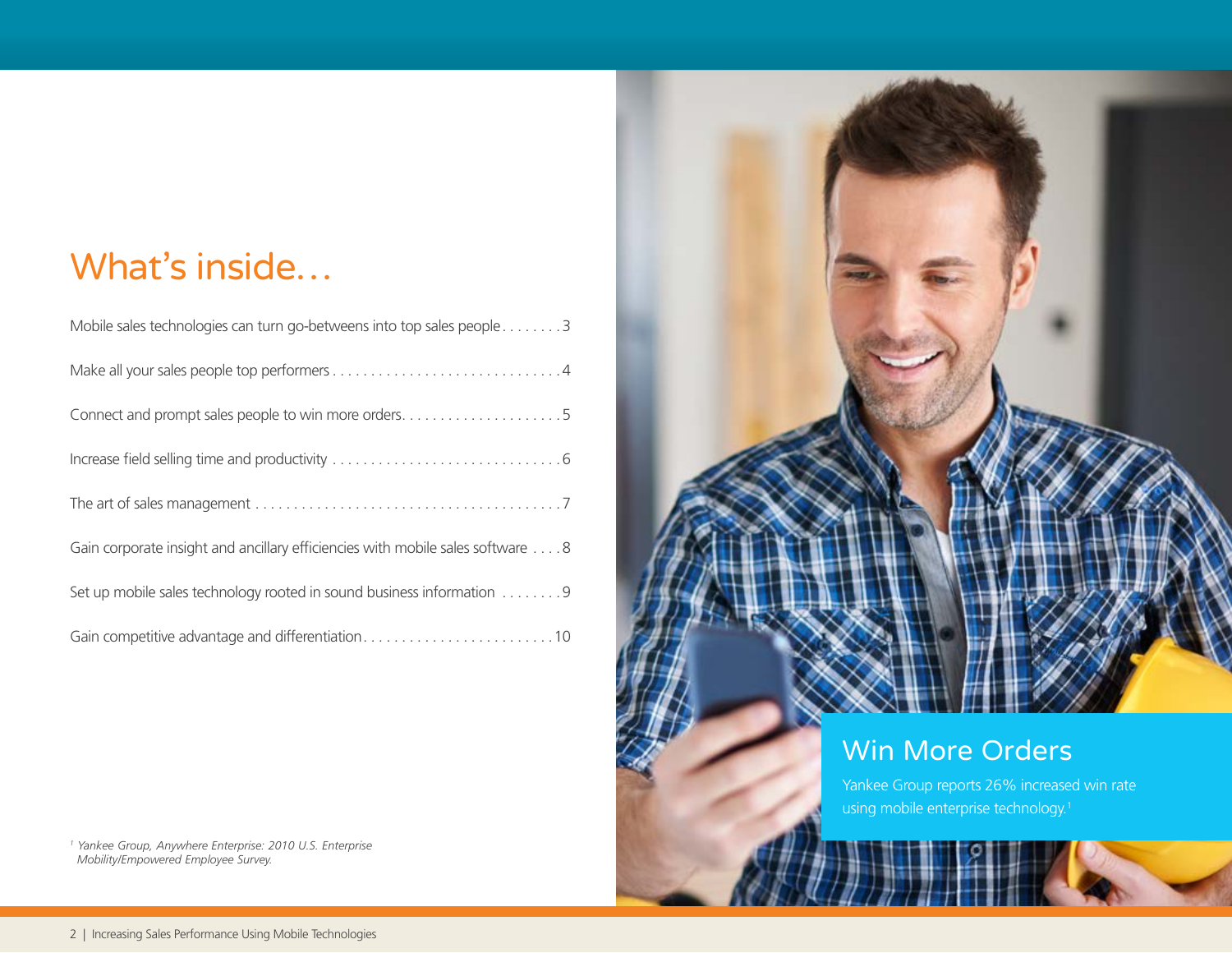#### Mobile sales technologies can turn go-betweens into top sales people

For most lumber and building materials (LBM) dealers and distributors, their outside sales people are critical to the success of their company. As the company's eyes and ears on jobsites, outside sales people often find opportunities and foster the company's relationships with key contractors and builders, architects and other construction supply companies.

Yet, what tools do we typically give these road warriors? A sales quota, a car, a cell phone, and pen and paper. Ill-equipped and without access to the business management systems running at the branch office, outside sales people can sometimes be little more than a go-between responding, "Let me call in and find out," or "I'll get you the answer when I'm back in the office." Notes are scribbled on paper. Responses and quotes are delayed. And sometimes sales are lost because of delays and forgotten follow-ups.

Missed opportunities. Lost sales. Disappointed customers. Those hit your top line hard. Fortunately, your top line can be just as easily buoyed by improvements in sales productivity.

For years, LBM business management systems have helped increase productivity in the back office. In this Epicor Best Practices brief, you'll read about the significant effect that mobile sales and CRM technologies, connected to a comprehensive LBM business management system, can have on sales performance.

Nucleus Research reports mobile CRM is effective in driving ROI on CRM investments.2

- $\blacktriangleright$  74% respondent adoption
- $\triangleright$  15% average increase in sales productivity
- $\triangleright$  >20% increase in sales productivity reported by one third of respondents



*2 Nucleus Research, Market Force Report—The Value of Mobile and Social for CRM, March 2012.*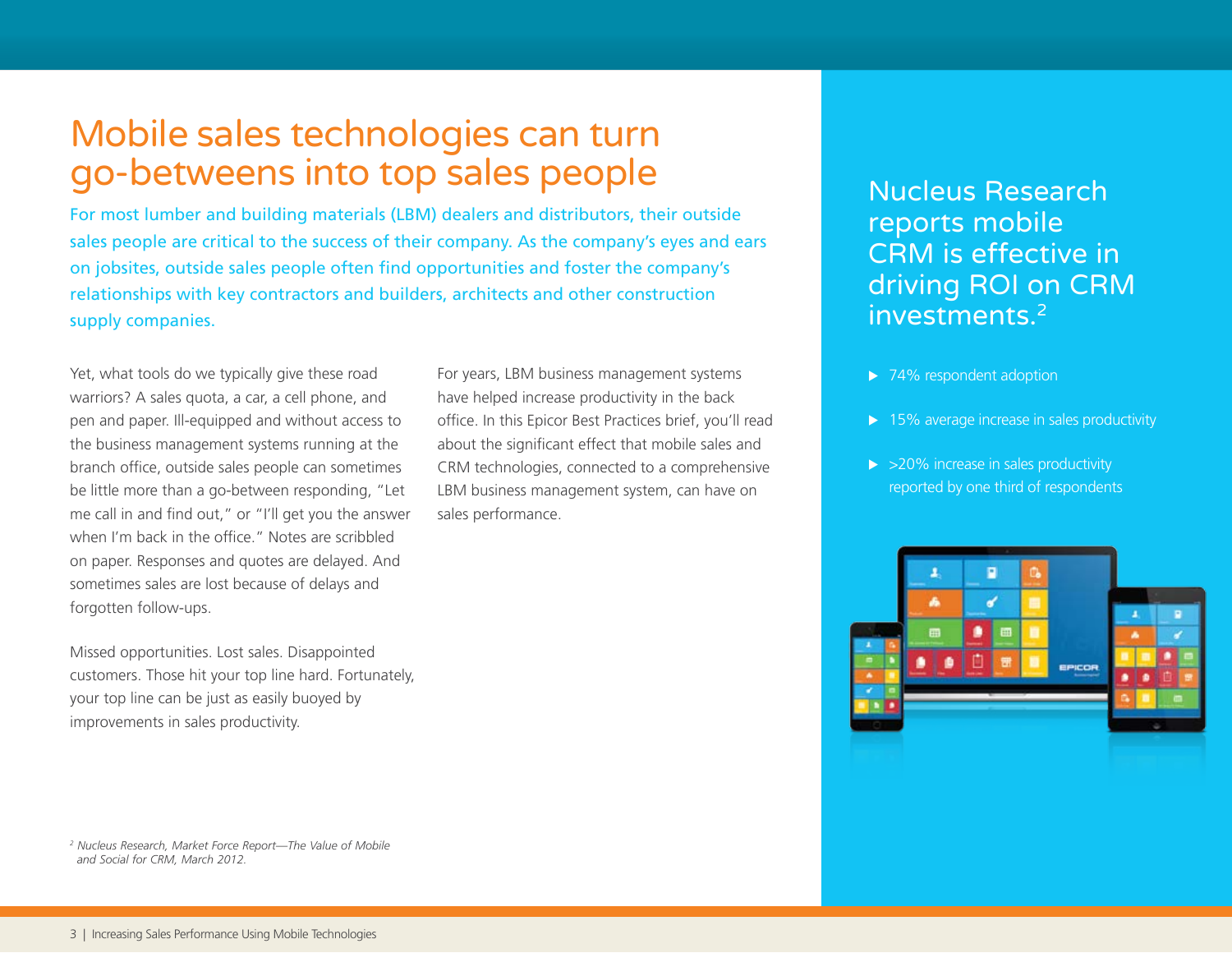### Make all your sales people top performers

The Yankee Group findings (see inset) confirm that mobile and cloud technologies can play a significant role in improving sales performance, especially when mobile technologies are tied into your business systems—CRM, inventory management, accounting, and transaction processing.

But what do we mean by mobile sales and enterprise technologies? It's more than storing contacts on your mobile device, or being able to sign in and check stock.

Here's what Epicor BisTrack Cloud could mean to you:

- $\triangleright$  Mobilize and connect. BisTrack Cloud enables outside sales people to connect to your Epicor BisTrack system so that they can be as informed and productive at a jobsite as they are at their desk.
- $\blacktriangleright$  Automate the sales process. BisTrack Cloud automates the field sales process—from tracking opportunities in the pipeline, to presenting individualized, calendar-driven to-do lists on tasks such as following up on outstanding quotes and credit issues, to placing orders right at the jobsite.
- $\blacktriangleright$  Enable on-the-spot customer service. BisTrack Cloud empowers your sales team to provide responsive customer service while reducing the workload on back office staff to provide product and stock information, copies of documents, or to check delivery status or fine-tuning delivery requirements. With just two touches, your sales rep can view the status of an order, check inventory, and answer questions in realtime.
- Integrate with office systems. Moreover, BisTrack Cloud integrates the information entered by the field sales force at the jobsite to alert colleagues about important opportunities and issues, and to help forecast demand for financial and operational planning.

The next sections will give specific examples of how Epicor BisTrack Cloud can make all your outside sales people more productive and effective. As you read, try to imagine the results your sales people will be inspired to achieve.

Yankee Group reported improved sales metrics using mobile enterprise technologies.3

- $\blacktriangleright$  26% increased win rates
- $\blacktriangleright$  28% increased field selling time
- $\blacktriangleright$  25% increased forecast accuracy
- $\triangleright$  27% eliminated redundant activities
- $\triangleright$  25% reduced sales call costs
- $\blacktriangleright$  24% decreased administrative time

Epicor® BisTrack™ Cloud is mobile LBM sales software that enables a dealer's outside sales people to manage their customer relations from their smartphones, tablets, and laptops. Make it easier and faster for a sales person to focus their time on nurturing prospects in their pipelines, to stay in touch with existing customers, and to place orders wherever they are.

> *3 Yankee Group, Anywhere Enterprise: 2010 U.S. Enterprise Mobility/Empowered Employee Survey*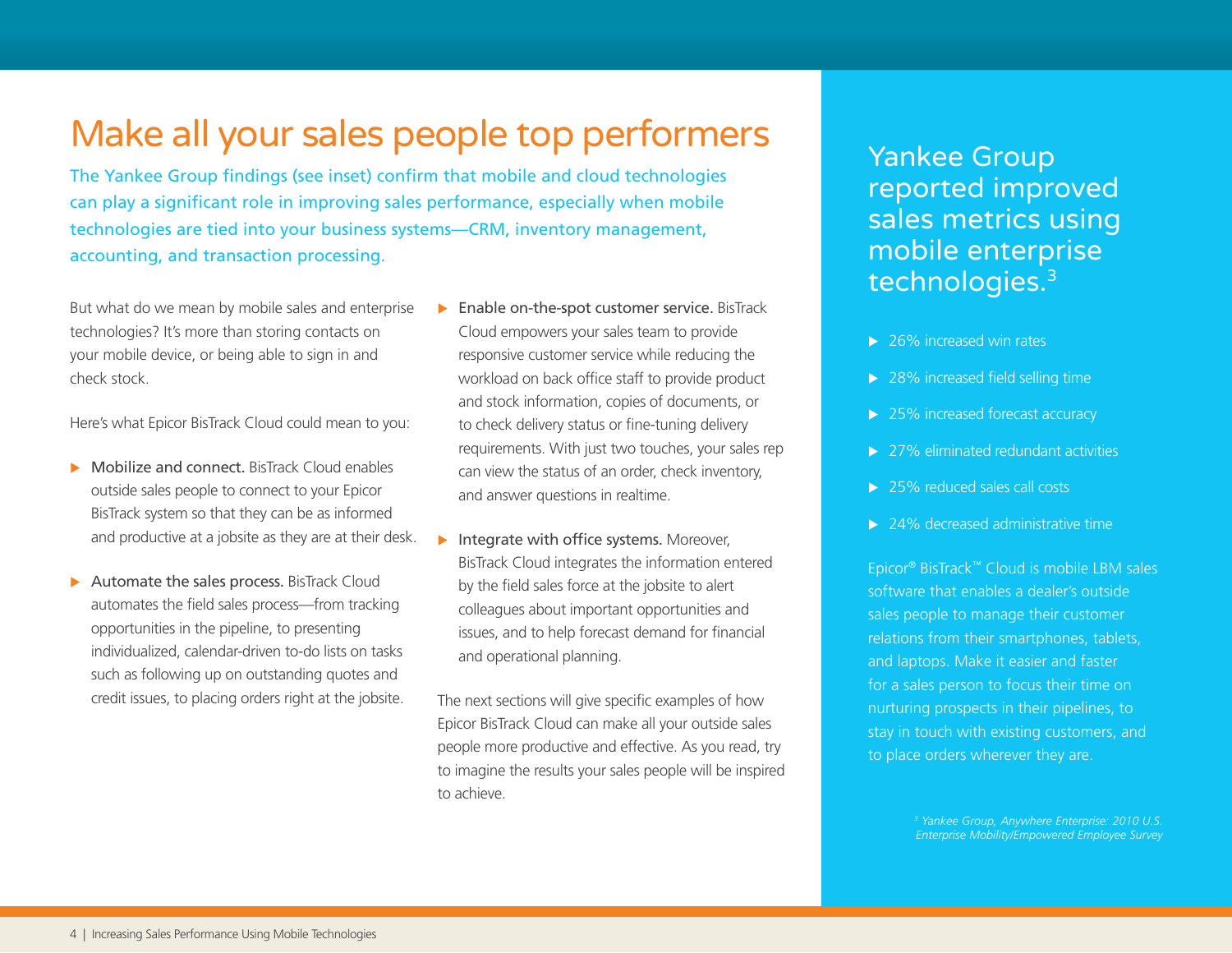#### Connect and prompt sales people to win more orders

Mobile technologies such as BisTrack Cloud can be the foundation of a strategy to make sure that outside sales people are as informed, responsive, and helpful in the field as possible—to close orders faster whether with new or existing customers.

Here are some of the specific ways that Epicor BisTrack Cloud mobile sales software will help your outside sales people be more effective:

Provide quick responses. Don't give contractors and builders time to check with your competitors. With access in the field to real-time inventory and product information, pricing that includes any pre-negotiated discounts, ordering history, and much more, your outside sales people can quickly provide the information that allows customers to make decisions on the spot.

Track and follow up on opportunities. Use Epicor BisTrack Advanced CRM to monitor building permits, contractor proposals, and other opportunities. Follow up on opportunities using BisTrack Cloud on the road, so that you don't miss the chance to quote.

Generate and email quotes from the jobsite. Respond to quote requests on-the-spot and email the quotes to get customer approval while you're still there to discuss it. Imagine how much faster you can help someone on

the jobsite that needs materials, but has to go through their purchasing staff to approve the order.

Remind sales people to follow up on quotes. Epicor BisTrack Cloud can put individualized lists of outstanding quotes and follow up activities at their fingertips no matter where they are.

Order product from your mobile device. Create orders on the jobsite, a convenient service for a customer's last-minute needs or quick add-on orders often resulting in incremental pull-through sales. The faster and easier your company is to do business with, the more you'll sell to your best customers.

Show how easy it is to use your self-service mobile and web tools for contractors. Sales people can also demonstrate BisTrack Web Track and Web Track Mobile to show contractors how they can place orders and view account information themselves.

How many of us have bought building supplies from the only guy who called back? Follow up is a surprisingly simple, yet effective sales process. One Epicor BisTrack customer tripled (tripled!) their quote conversion rate simply by reminding sales people to follow up on outstanding quotes.

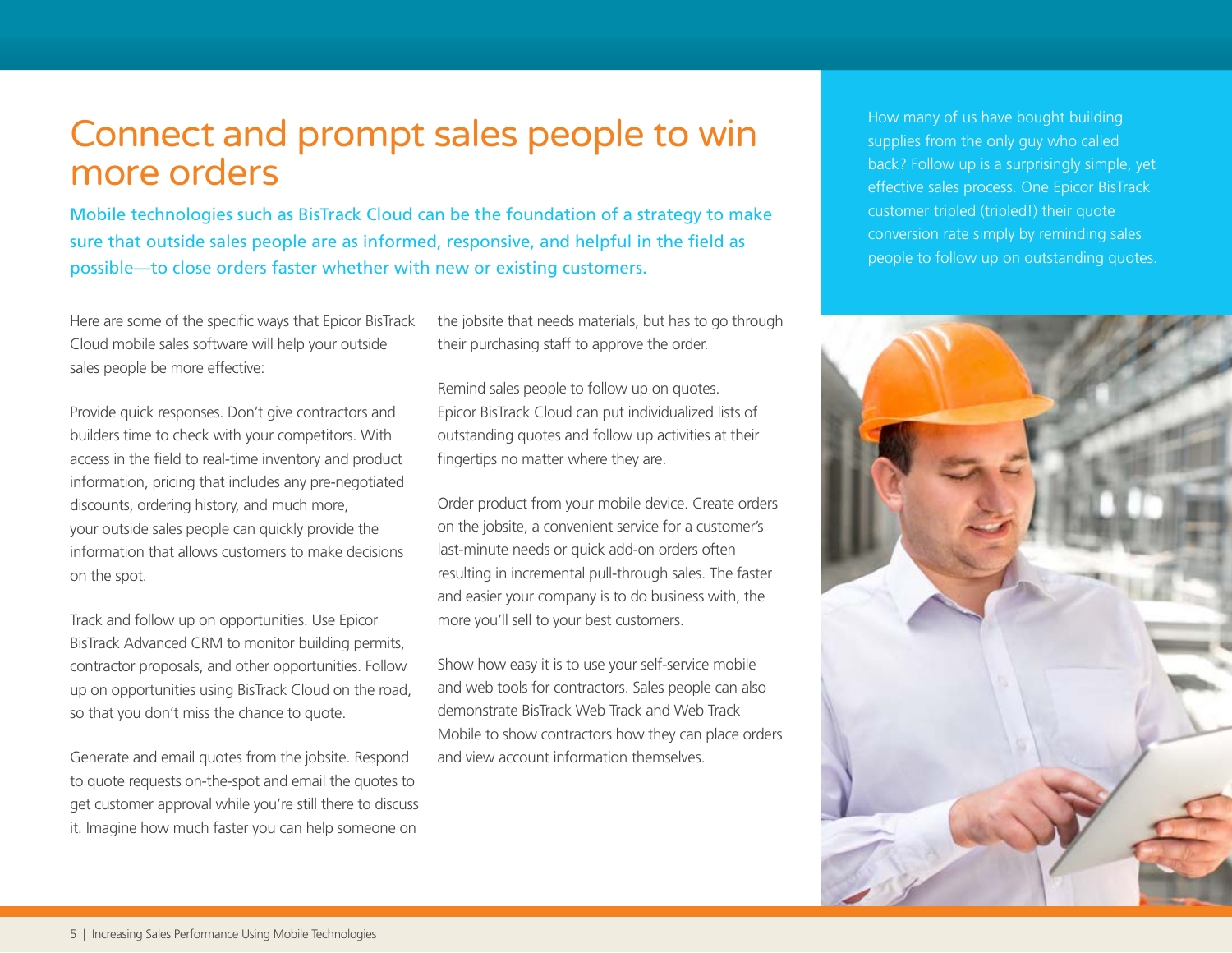### Increase field selling time and productivity

When outside sales people don't have to drive back to the office to complete their duties, they have more time to spend face-to-face with customers.

Here are some of the ways that Epicor BisTrack Cloud helps mobilize your sales team to be in the field where they can be most effective:

- $\triangleright$  Get to jobsites faster. With customer jobsite addresses lined to mapping apps, sales people get where they need to go faster.
- $\triangleright$  Set relevant and forward-moving meeting objectives. Review customer history, open orders, opportunities, credit issues etc., on a smartphone, tablet or laptop prior to customer meeting to be able to set objectives to take an opportunity to the next stage of the sales cycle.
- Give customers answers on-the-spot. No need to call back to the office, or drive back to check stock or prices, enter quotes and orders, installation instructions and MSDS sheets. Everything a sales person needs is at their fingertips with BisTrack Cloud.
- $\blacktriangleright$  Record notes directly into the customer contact file during the meeting, so that the notes are visible to anyone accessing the order for followup or fulfillment.
- $\triangleright$  Onto the next customer. Administrative tasks can be done in the field with BisTrack Cloud, so that outside sales people can get onto the next meeting without delay.

BisTrack Cloud makes sales calls with new prospects faster and more productive. Further, fewer sales meetings and jobsite visits will be needed to make a sale when meetings are more productive. That's why not only is sales more productive, but the total cost of selling is reduced using BisTrack Cloud mobile sales software.

Increase productivity with touch-optimized, web-enabled functionality, such as one-touch dial or compose, jobsite addresses and links to mapping apps, and integrated with customer's account and order information. This functionality available in the touch-optimized BisTrack Cloud mobile sales software.

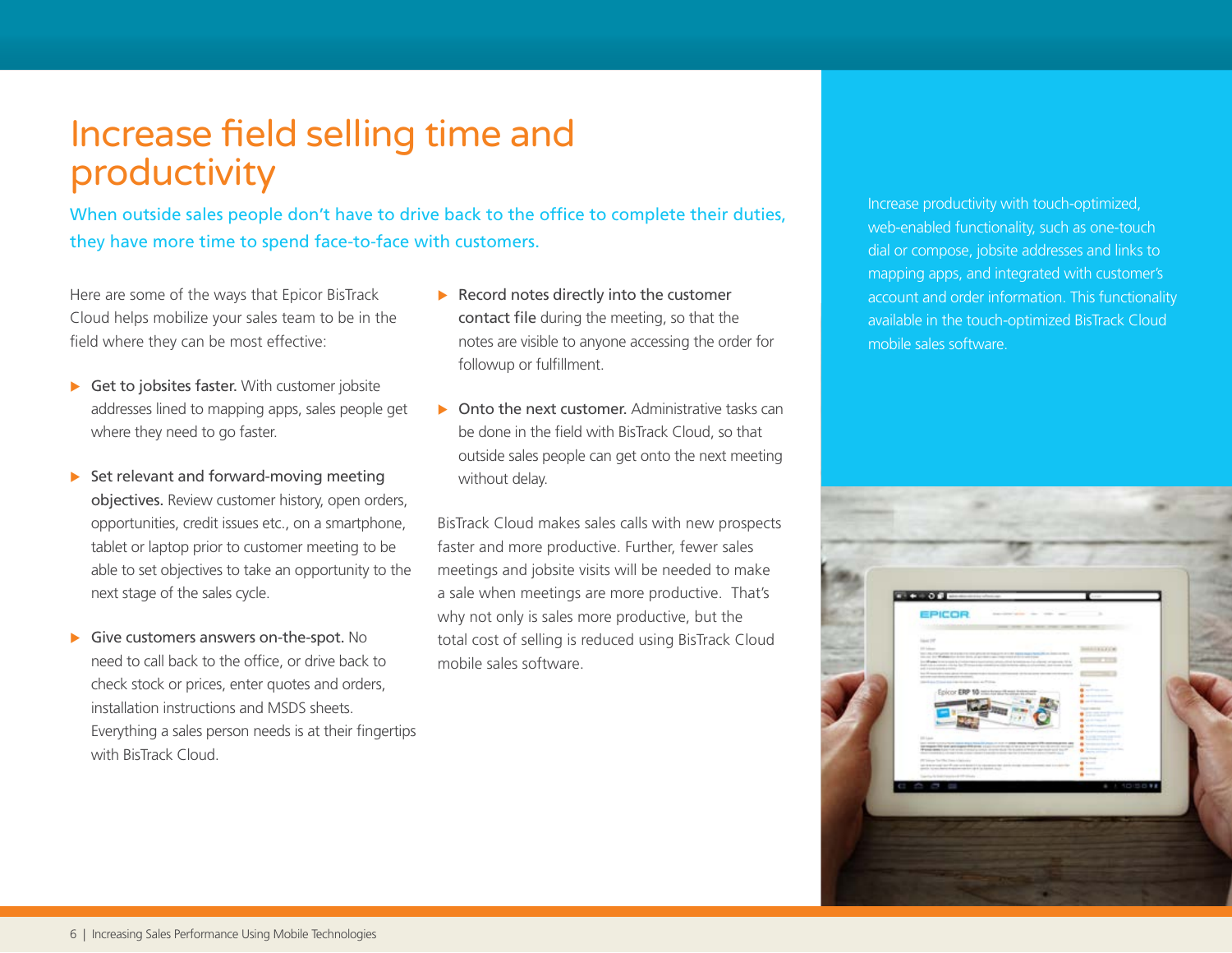### The art of sales management: sell more without adding more sales people

All the things you do as a sales manager are now available to you while on the road. With BisTrack Cloud, you can receive alerts about low margin, credit issues, or rush approvals. You can monitor sales and margin on a daily, monthly, or year-to-date basis. You can track budget versus actual revenue. Create personalized dashboards filled with the information you need to manage your team and quotas, displayed in easy-to-read graphs and lists. And now, with BisTrack Cloud, that critical information is available to you on the road.

It's easy to capitalize on the competitive nature of your sales force and motivate them to sell more. With BisTrack Cloud, you can set up real-time dashboards on their mobile devices to show them how close they are to reaching their quota, and how their sales rank relative to other sales people. Dealers report significant increases in revenue and margin by revealing real-time sales data to their sales team.

As a sales manager, Epicor BisTrack Cloud also gives you tools to analyze the performance of individual sales people, and develop plans to support and improve their sales techniques.

- $\triangleright$  Track opportunity and quote followup. Monitor each sales person's sales pipeline by tracking the number of opportunities and outstanding quotes, as well as followup activity.
- $\triangleright$  Track quote conversions, to both wins and losses, broken down by sales person.
- ▶ Categorize wins and losses to better understand where you're successful and develop strategies to improve win rates.

With BisTrack Cloud, sales managers can have a bird's eye view of their sales team's activities and performance.

"75% of organizations with social ERP have a fully integrated view of all customer information in comparison to 28% of organizations without social **ERP.**"

*Bob Sanford, Owner, Sanford and Hawley*



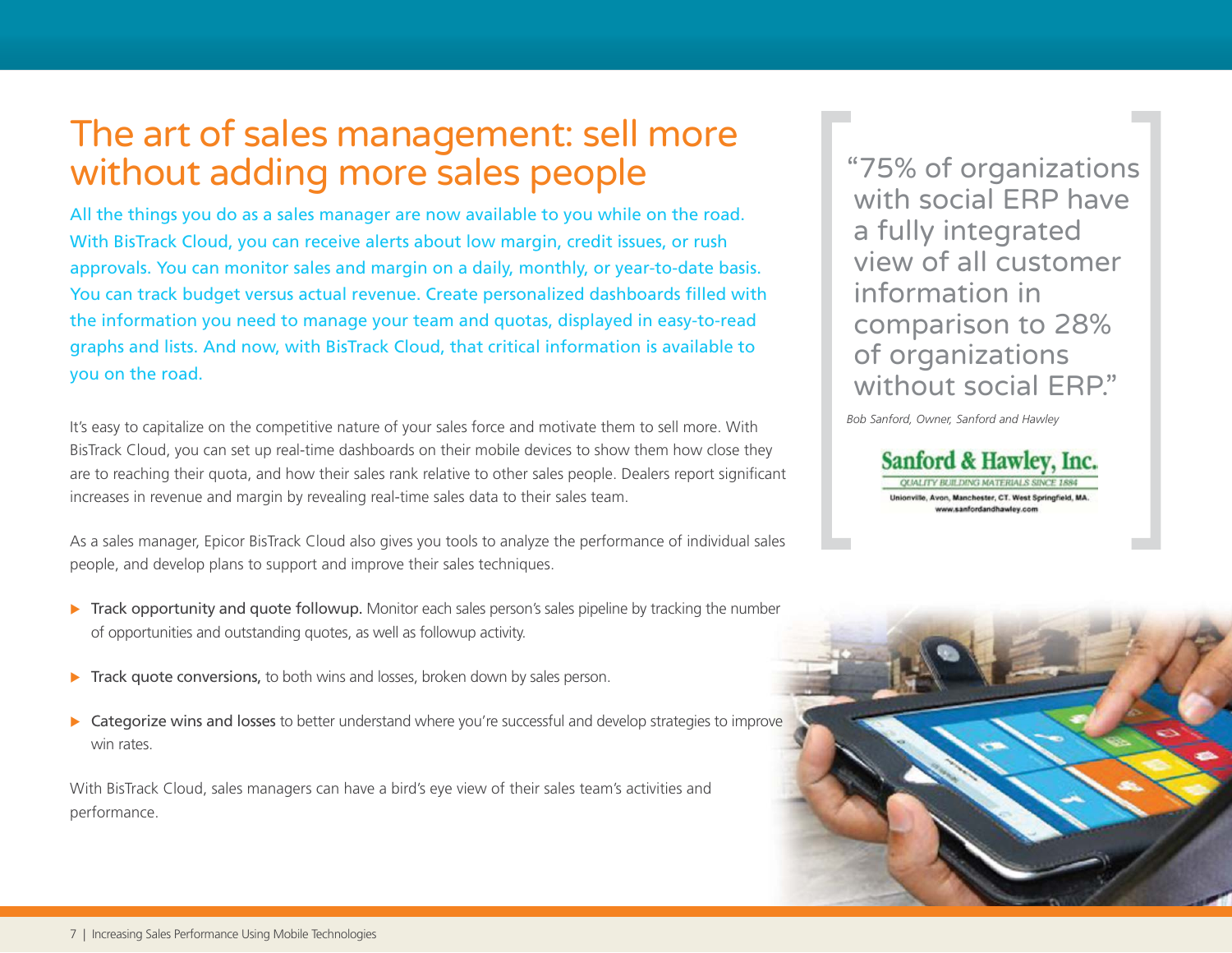# Gain corporate insight and ancillary efficiencies with mobile sales software

When your mobile sales people are connected and integrated with your corporate systems, other functions also benefit from efficiencies and intelligence.

#### **Branch sales and administration efficiencies**

Your back office and counter staff will be more productive too, because the outside sales team won't have to call in to request information, quotes, and order status.

Counter staff have more time for customers coming into your branch locations.

Support staff can concentrate on order fulfillment instead of continually reacting and getting answers for sales people.

Bottlenecks can be eliminated as single sources of information are made available to everyone.

Response time and customer service levels can improve for customers both at your branches and at their jobsite.

With less redundant data entry and fewer people handling requests for information, everyone works more efficiently.

More efficient staffing means you can support growth without adding additional support staff.

#### **Improved operations and financial planning from better forecast accuracy**

From an operations and financial management point of view, a mobilized and connected sales team can provide insight into upcoming demand to help plan procurement, manufacturing, and requirements for capital and human resources.

With mobile devices in hand, it's easier for sales people to update the BisTrack Opportunities module while in a meeting or soon after while it's fresh in their minds, making it easier for sales managers to gauge the probability of success for the opportunities in each sales person's pipeline and relay that information to operations and financial managers.

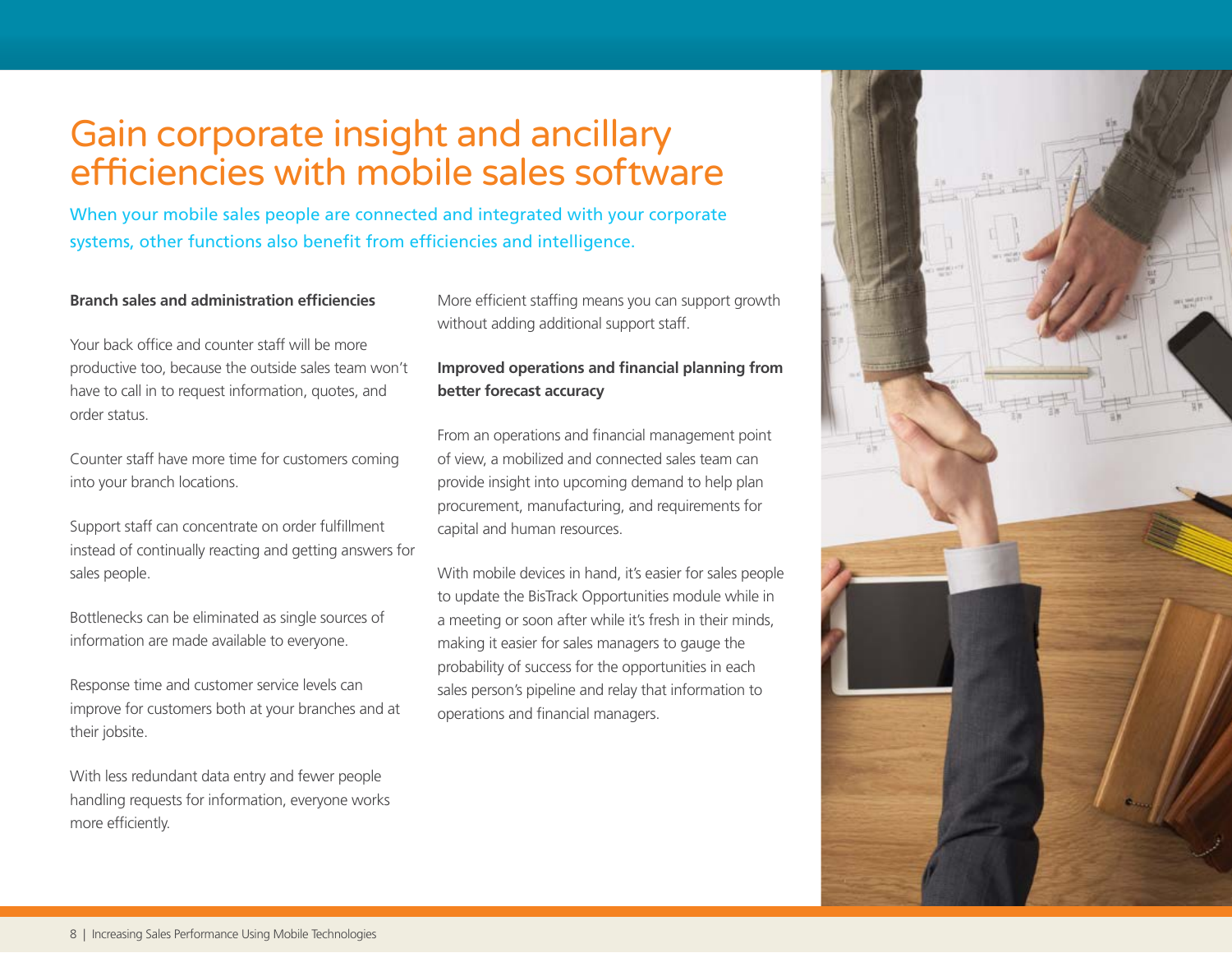### Set up mobile sales technology rooted in sound business information

According to Aberdeen Research, 23% more firms meet team sales quotas when a sales mobility strategy is employed.<sup>4</sup> The corollary is that mobile sales teams are most effective when supported by a comprehensive business management system and integrated sales, marketing and customer service systems that help you identify your best customers and foster loyal customer relationships.

Here's how Epicor can help integrate your business information to help you manage customer relations:

- $\triangleright$  CRM and SFA. Customer relationship management (CRM) and sales force automation (SFA) are no longer just for Fortune 500 companies. They are paramount to ongoing success of a business, regardless of its size or business type. Companies that are "best-in-class" at aligning marketing and sales departments had a 20% average growth in annual revenue, compared with a 4% decline among "laggard" organizations, according to Aberdeen Research.
- $\blacktriangleright$  Epicor BisTrack CRM, now available in the BisTrack Cloud platform, integrates customer contact management and opportunities tracking with Microsoft® Outlook® to support email marketing. Sales people or marketing staff can easily email groups of customers about new products, events you're hosting, or simply ask what projects they have coming up.
- $\blacktriangleright$  Business Intelligence, Analytics and Customer Stratification. For managers, having business intelligence on the road with you means never losing sight of priorities, issues, and opportunities. With dashboards displaying real-time business information and internal messaging alerting you to system triggers, you're always on top of things.
- $\blacktriangleright$  Moreover, analysis tools such as Epicor BisTrack Customer Stratification—which helps you categorize customers based on loyalty, buying power, cost to service, and profitability—provide valuable insight to guide you in how to foster and improve customer relations.

Epicor software can provide the fundamentals of business management and business intelligence needed for smarter sales management and effective outside sales people. Enabling mobility takes effectiveness and productivity to the next level.



*<sup>4</sup> Aberdeen Research, Peter Ostrow, Sales Mobility: Quotas Untethered, Nov 2010.*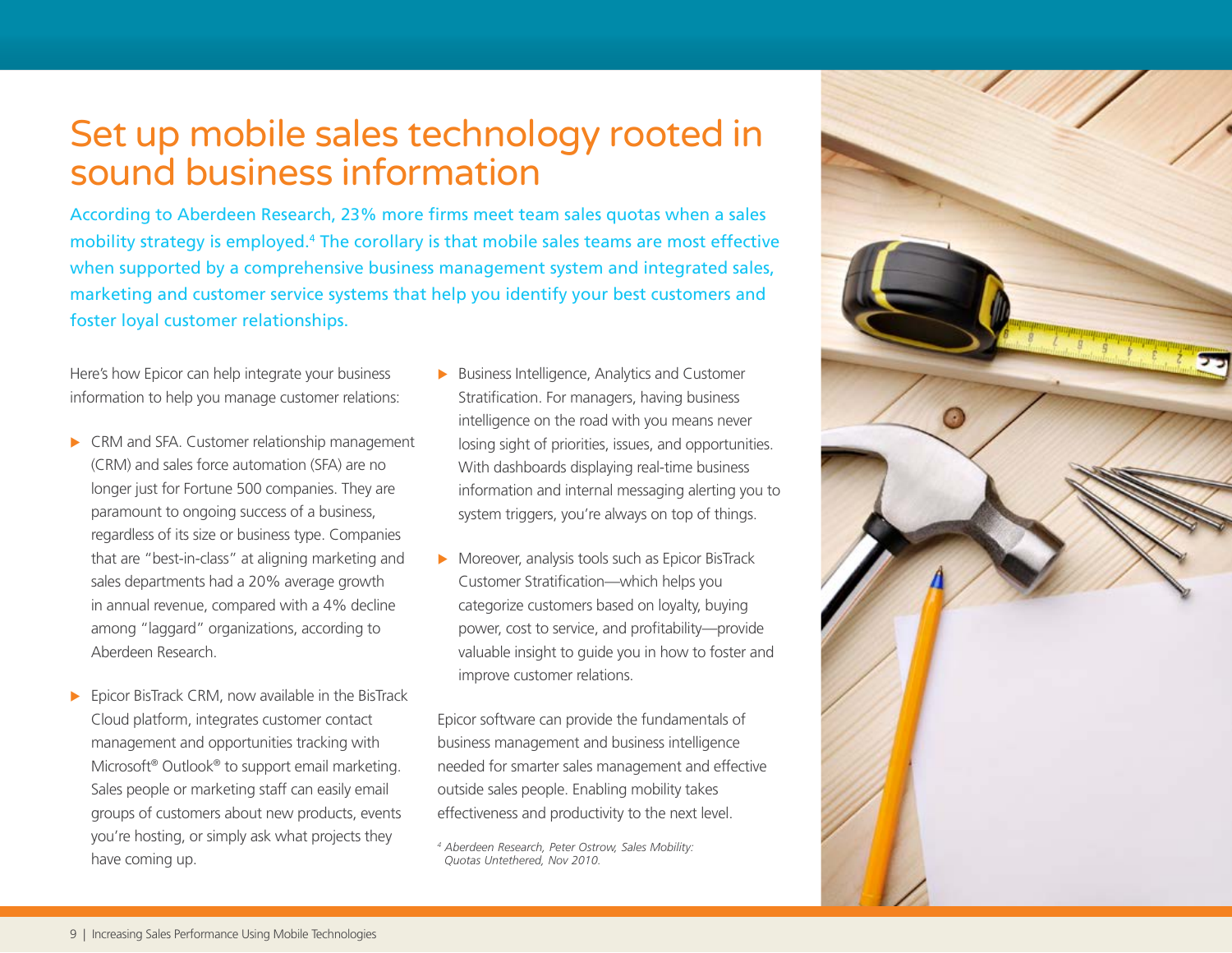#### Gain competitive advantage and differentiation

The top line and bottom line benefits of an outside sales team mobilized by BisTrack Cloud are numerous: including optimized use of resources, improved sales effectiveness resulting in higher win rates and sales revenue, and more efficient processes that contribute to higher profitability.

In addition, mobile technologies can help you stand out from the other suppliers so that contractors and builders choose your company as their preferred supplier. Here's how:

Earn customer loyalty by quickly finding product and stock information. When they get the information they need quickly from your sales person, there's a good chance they won't look any farther.

Distinguish your company with mobile and web-based convenience. Demonstrating how easy it is for contractors to use mobile and web-based tools to get self-service answers even when you're not around speaks volumes about how your business caters to its customers. Sales people can use their mobile devices to show contractors how to get account information on a company-branded online account portal, or to place an order on the your online store.

Impress customers with your company's use of productivity technologies. When they see your sales team mobilized and connected, they're more likely to assume your entire company is optimized for efficiency, from supply chain through to delivery.

From tangible business benefits to the appeal of dealing with a supplier that embraces technology to provide higher levels of customer responsiveness and efficiency—BisTrack Cloud differentiates your company from the other suppliers out there, and provides a distinct competitive advantage to win more orders at a lower cost of sales.

Try it for yourself and find out. It won't take you long to see the difference.



**If you're looking for an ERP system that drives social collaboration and innovation, we should talk. Interested in learning more about Epicor ERP 10?** 

#### **Contact us at:**



Explore the Virtual Tour